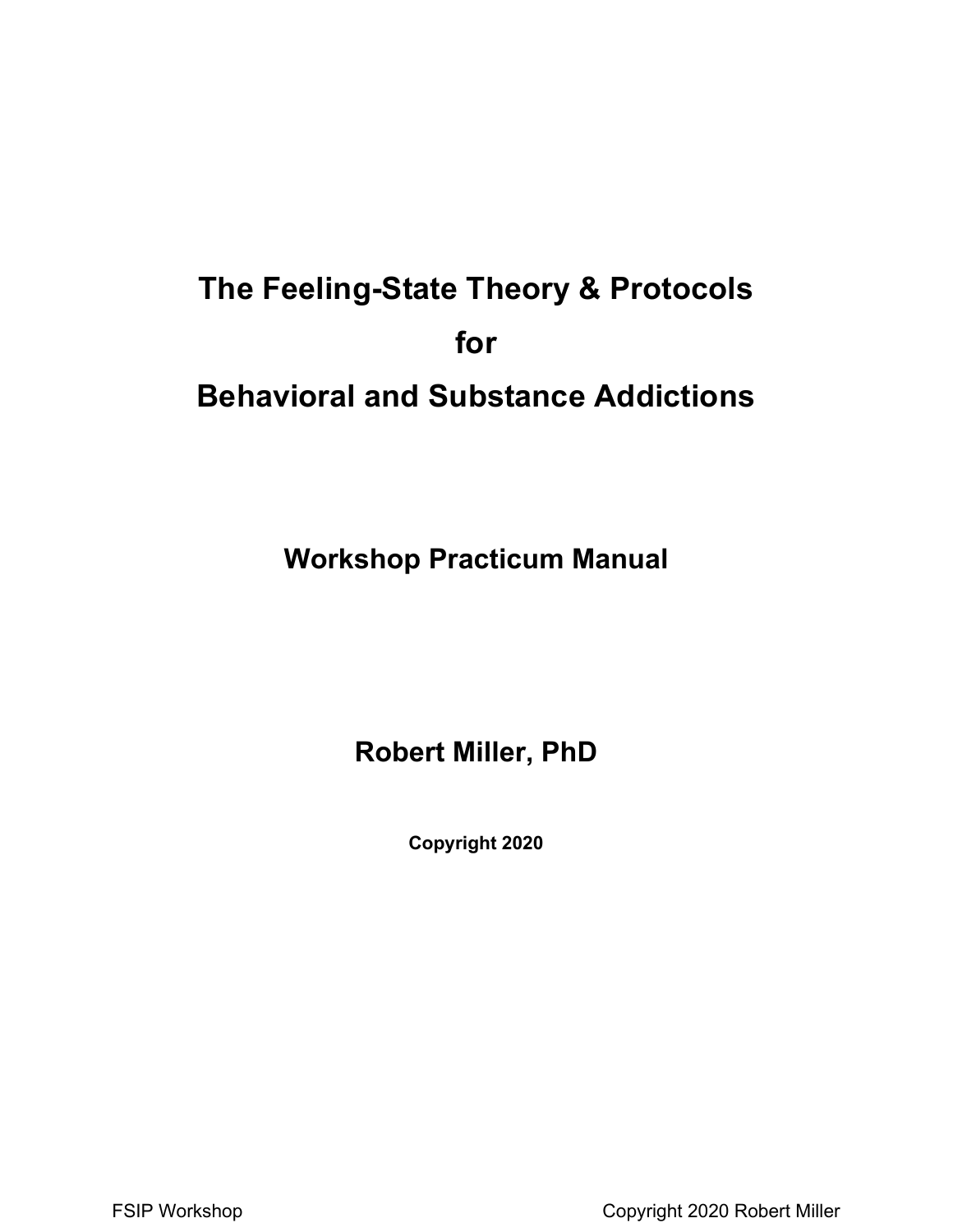## Practicum

### **Guidelines**

- It is important to understand that the purpose of the practicum is to help you learn how to use the FSIP.
- •As the client, you may not have the time needed to complete the processing the FSs.
- If you do not want to participate as a client in the practicum, you may participate as an observer and/or therapist if that is okay with your group. If there is a problem, contact staff
- •As the client, choose a behavior that bothers you some but is not a major aspect of your life.
- Divide up into groups of three.
- •Each person picks an initial role to play: therapist, client, or observer. Each will get a chance to play each role.
- Divide the total time so that each person will get a chance to play each role.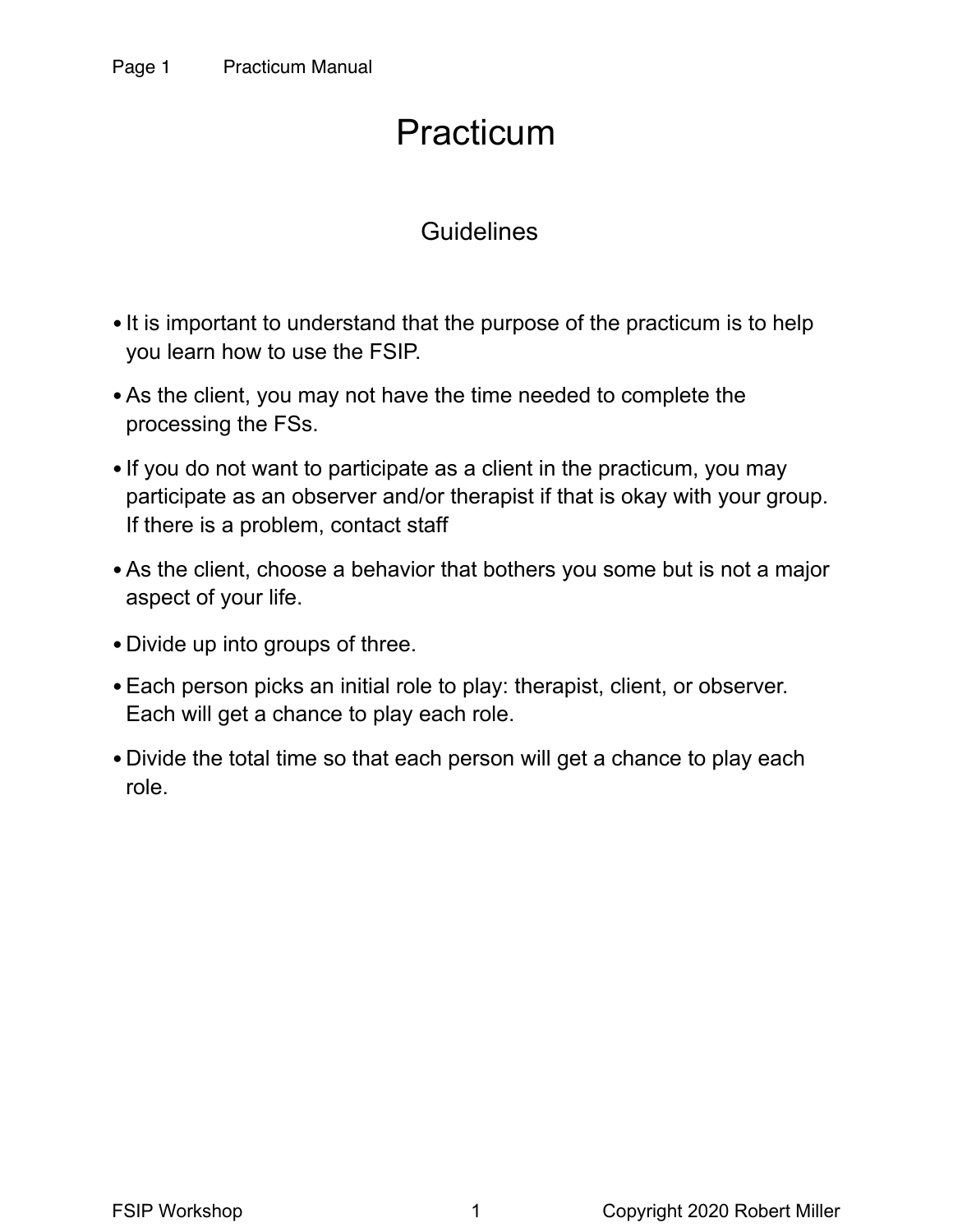#### **DAY 1**

#### **FSIP worksheet and instructions for steps 3 - 13**

 $\mathcal{L}_\text{max}$  , and the contract of the contract of the contract of the contract of the contract of the contract of the contract of the contract of the contract of the contract of the contract of the contract of the contr  $\mathcal{L}_\text{max}$  , and the contract of the contract of the contract of the contract of the contract of the contract of the contract of the contract of the contract of the contract of the contract of the contract of the contr  $\mathcal{L}_\text{max}$  , and the contract of the contract of the contract of the contract of the contract of the contract of the contract of the contract of the contract of the contract of the contract of the contract of the contr

1. Explain the FSIP to the client (pg. 7).

\_\_\_\_\_\_\_\_\_\_\_\_\_\_\_\_\_\_\_\_\_\_\_\_\_\_\_\_\_\_\_\_

2. Describe the addictive behavior.

3. The client and therapist fill out the chain analysis together (pg. 4).

4. Identify the specific part of the behavior that is most intense.

 $\mathcal{L}_\text{max}$  , and the contract of the contract of the contract of the contract of the contract of the contract of the contract of the contract of the contract of the contract of the contract of the contract of the contr

\_\_\_\_\_\_\_\_\_\_\_\_\_\_\_\_\_\_\_\_\_\_\_\_\_\_\_\_\_\_\_\_\_\_\_\_\_\_\_\_\_\_\_\_\_\_

 $\mathcal{L}_\text{max}$  , and the set of the set of the set of the set of the set of the set of the set of the set of the set of the set of the set of the set of the set of the set of the set of the set of the set of the set of the

5. Therapist and client identify the FS (Tips for Eliciting Feeling-States, pg. 8).

 $\mathcal{L}_\text{max}$  , and the contract of the contract of the contract of the contract of the contract of the contract of the contract of the contract of the contract of the contract of the contract of the contract of the contr  $\mathcal{L}_\text{max}$  , and the contract of the contract of the contract of the contract of the contract of the contract of the contract of the contract of the contract of the contract of the contract of the contract of the contr

 $\mathcal{L}_\text{max}$  , and the contribution of the contribution of the contribution of the contribution of the contribution of the contribution of the contribution of the contribution of the contribution of the contribution of t

6. Have the client visualize doing the behavior and lightly experience the feeling linked with the behavior.

- 7. Process with IFP.
	- a. Between sets re-imaging, ask if the image if fading, blurring,or staying the same.
	- b. b. If after 3 sets of re-imaging, nothing is changing, re-evaluate the FS. Read: what to do when the FSs don't change, pg. 9)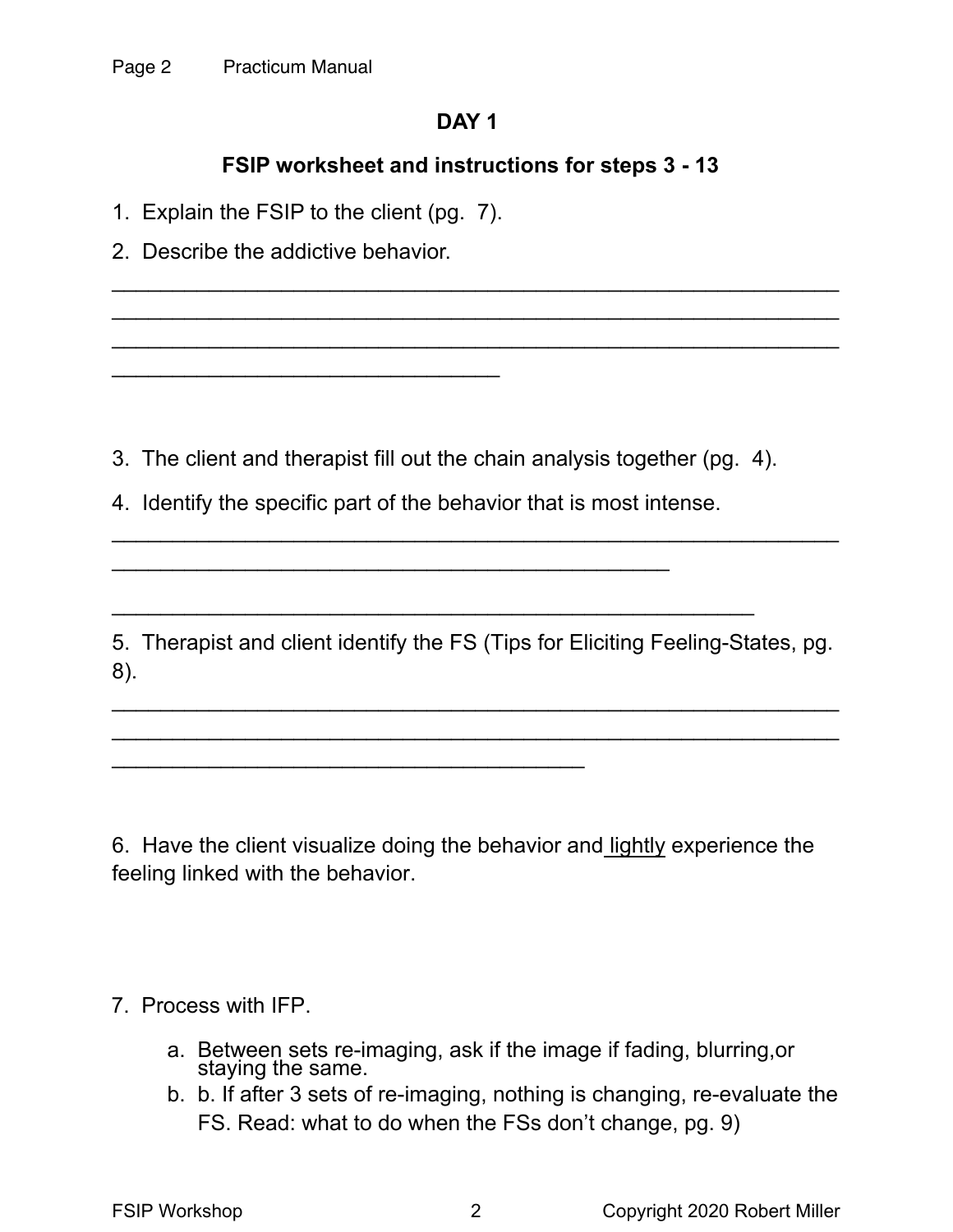Page 3 Practicum Manual

#### **Chain Analysis for Day 1**

1.What is the compulsive behavior?

2.What time of day is it performed?

3.What location is the behavior performed?

4.Detailed description, starting before the behavior begins to after it is finished.

5.Are other people involved? If so, what is the theme associated with the people?

6.What is the most intense aspect of the behavior?

7.When you are about to do the behavior, do you feel more aroused or relaxed?

8.What is the feeling you have just before you are about to do the behavior?

9.Does this feeling remind you of an earlier event? If so, describe the event.

10. Are there other behaviors that stimulate the same feeling?

11. What are the current triggers to this behavior?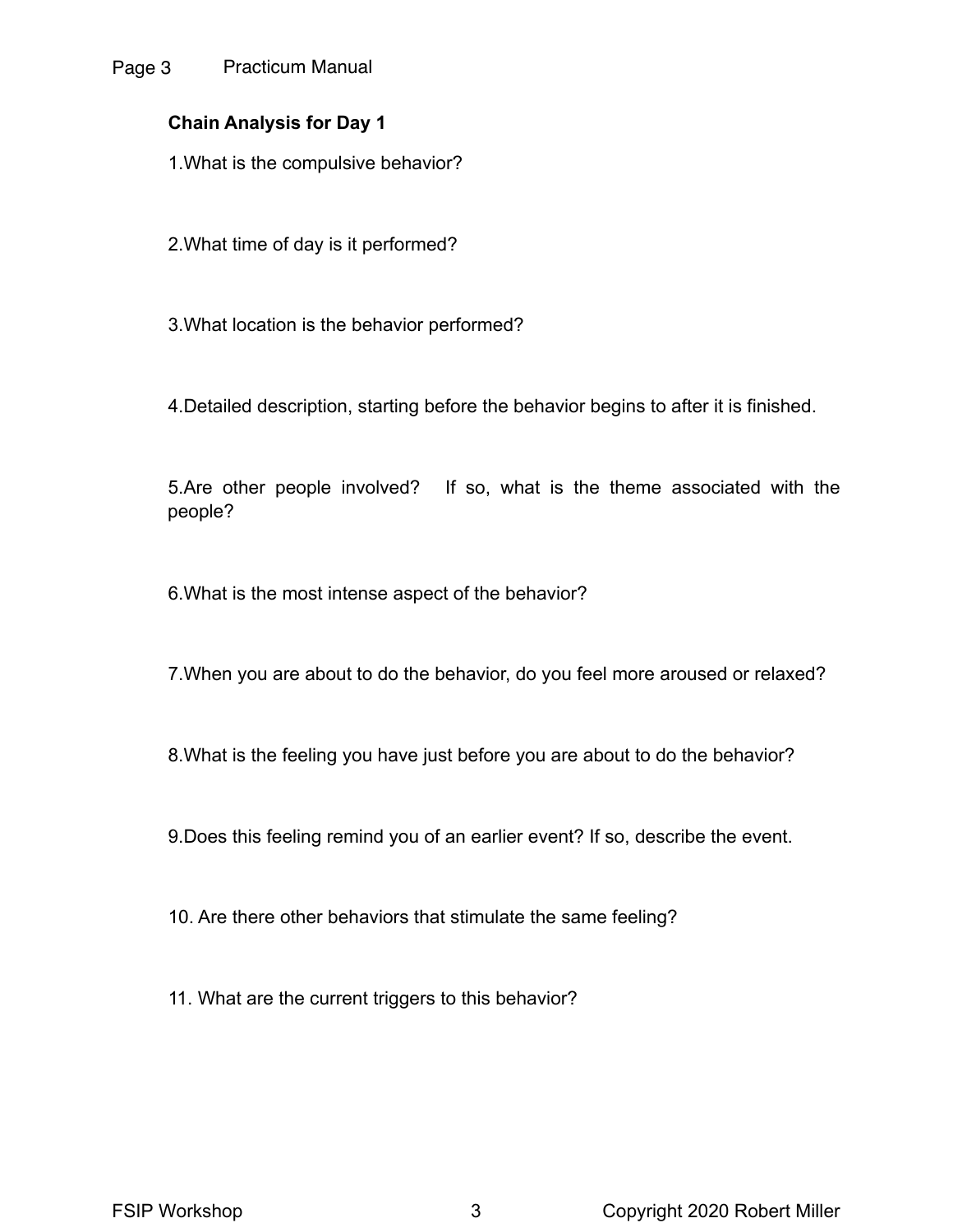#### **DAY 2**

#### **Complete FSIP worksheet and instructions**

 $\mathcal{L}_\text{max}$  , and the contract of the contract of the contract of the contract of the contract of the contract of the contract of the contract of the contract of the contract of the contract of the contract of the contr  $\mathcal{L}_\text{max}$  , and the contract of the contract of the contract of the contract of the contract of the contract of the contract of the contract of the contract of the contract of the contract of the contract of the contr  $\mathcal{L}_\text{max}$  , and the contract of the contract of the contract of the contract of the contract of the contract of the contract of the contract of the contract of the contract of the contract of the contract of the contr

1. Explain the FSIP to the client (pg. 7).

\_\_\_\_\_\_\_\_\_\_\_\_\_\_\_\_\_\_\_\_\_\_\_\_\_\_\_\_\_\_\_\_

2. Describe the addictive behavior.

3. The client and therapist fill out the chain analysis together (pg. 8).

4. Identify the specific part of the behavior that is most intense.

 $\mathcal{L}_\text{max}$  , and the contract of the contract of the contract of the contract of the contract of the contract of the contract of the contract of the contract of the contract of the contract of the contract of the contr

\_\_\_\_\_\_\_\_\_\_\_\_\_\_\_\_\_\_\_\_\_\_\_\_\_\_\_\_\_\_\_\_\_\_\_\_\_\_\_\_\_\_\_\_\_\_

 $\mathcal{L}_\text{max}$  , and the set of the set of the set of the set of the set of the set of the set of the set of the set of the set of the set of the set of the set of the set of the set of the set of the set of the set of the

5. Therapist and client identify the FS (Tips for Eliciting Feeling-States, pg. 8).

 $\mathcal{L}_\text{max}$  , and the contract of the contract of the contract of the contract of the contract of the contract of the contract of the contract of the contract of the contract of the contract of the contract of the contr  $\mathcal{L}_\text{max}$  , and the contract of the contract of the contract of the contract of the contract of the contract of the contract of the contract of the contract of the contract of the contract of the contract of the contr

 $\mathcal{L}_\text{max}$  , and the contribution of the contribution of the contribution of the contribution of the contribution of the contribution of the contribution of the contribution of the contribution of the contribution of t

6. Have the client visualize doing the behavior and lightly experience the feeling.

7. Process with IFP.

a. Between sets re-imaging, ask if the image if fading, blurring,or staying the same.

b. If after 3 sets of re-imaging, nothing is changing, re-evaluate the FS. Read: what to do when the FSs don't change, pg. 9)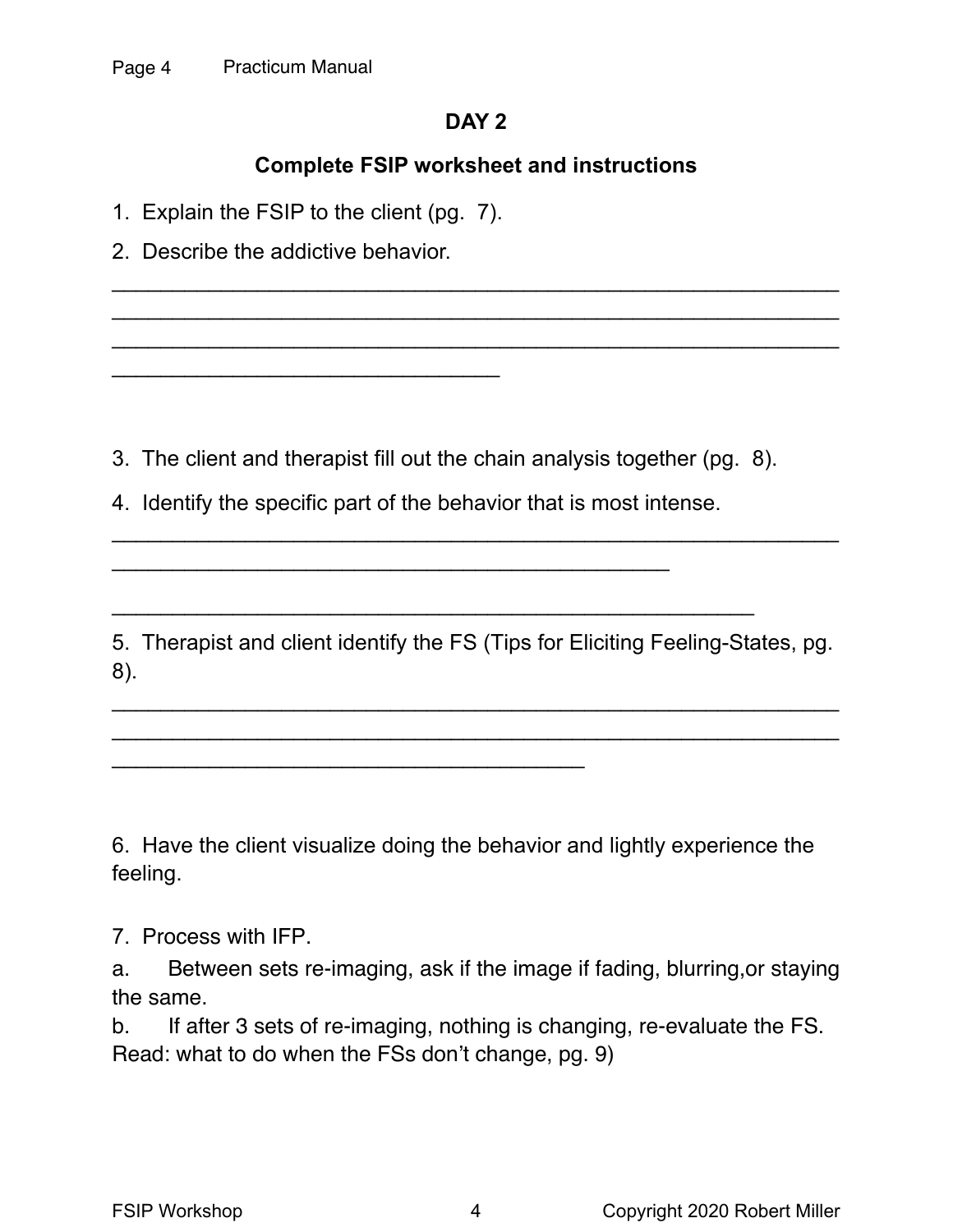*8. Identify the NC linked with the wanted feeling. (What's the negative belief you have about yourself that makes you feel you can't belong? connect? aren't important? et cetera.)*

- *9. Identify the image or memory linked with the NC. (Can you remember an event that made you feel that way?)*
- *10. Process the NC or memory/image with ImTT.*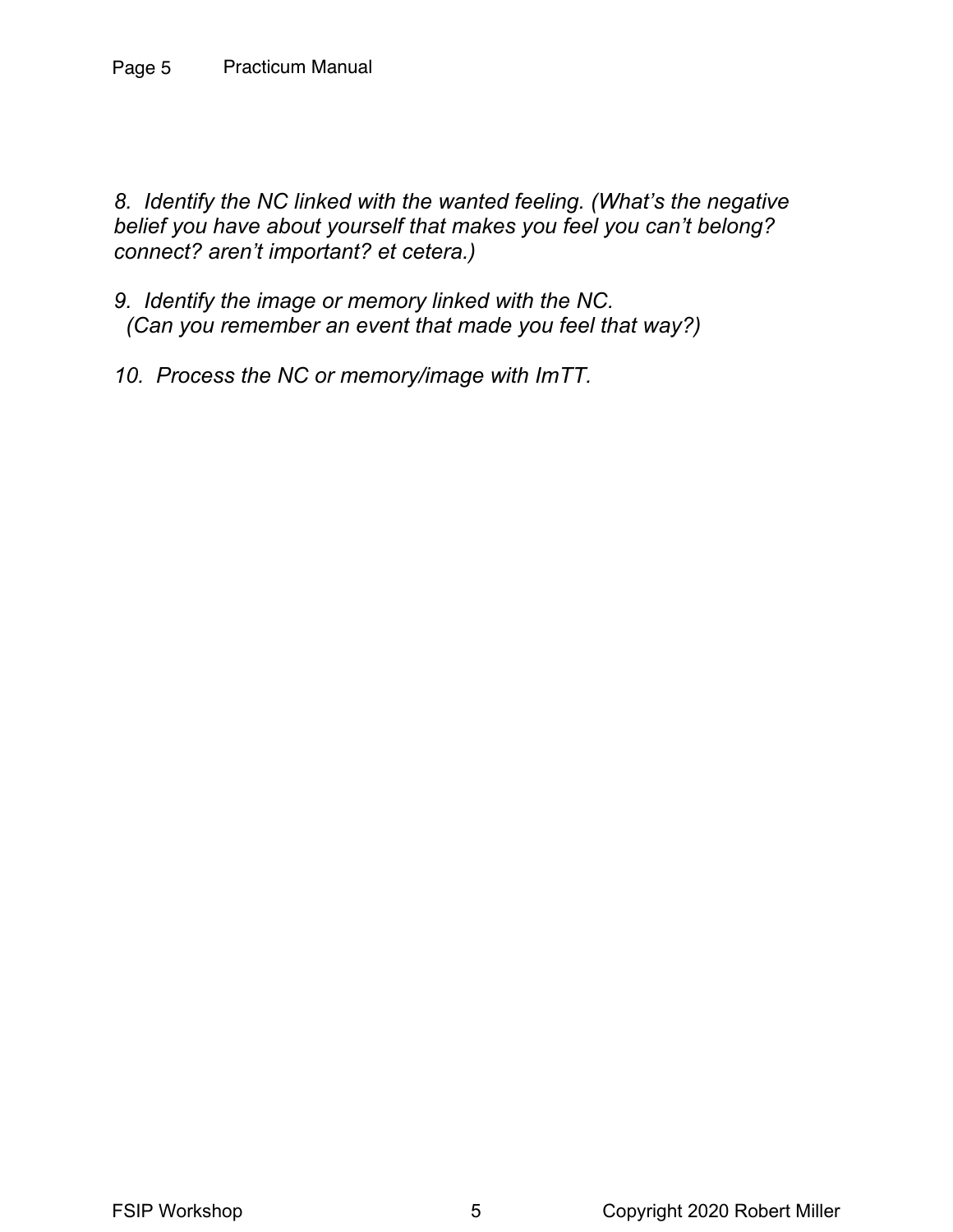#### **Chain Analysis for Day 2**

1.What is the compulsive behavior?

2.What time of day is it performed?

3.What location is the behavior performed?

4.Detailed description starting before the behavior begins to after it is finished.

5.Are other people involved? If so, what is the theme associated with the people.

6.What is the most intense aspect of the behavior?

7.When you are about to do the behavior, do you feel more aroused or relaxed?

8.What is the feeling you have just before you are about to do the behavior?

9.Does this feeling remind you of an earlier event? If so, describe the event.

10.Are there other behaviors that stimulate the same feeling?

11. What are the current triggers to this behavior?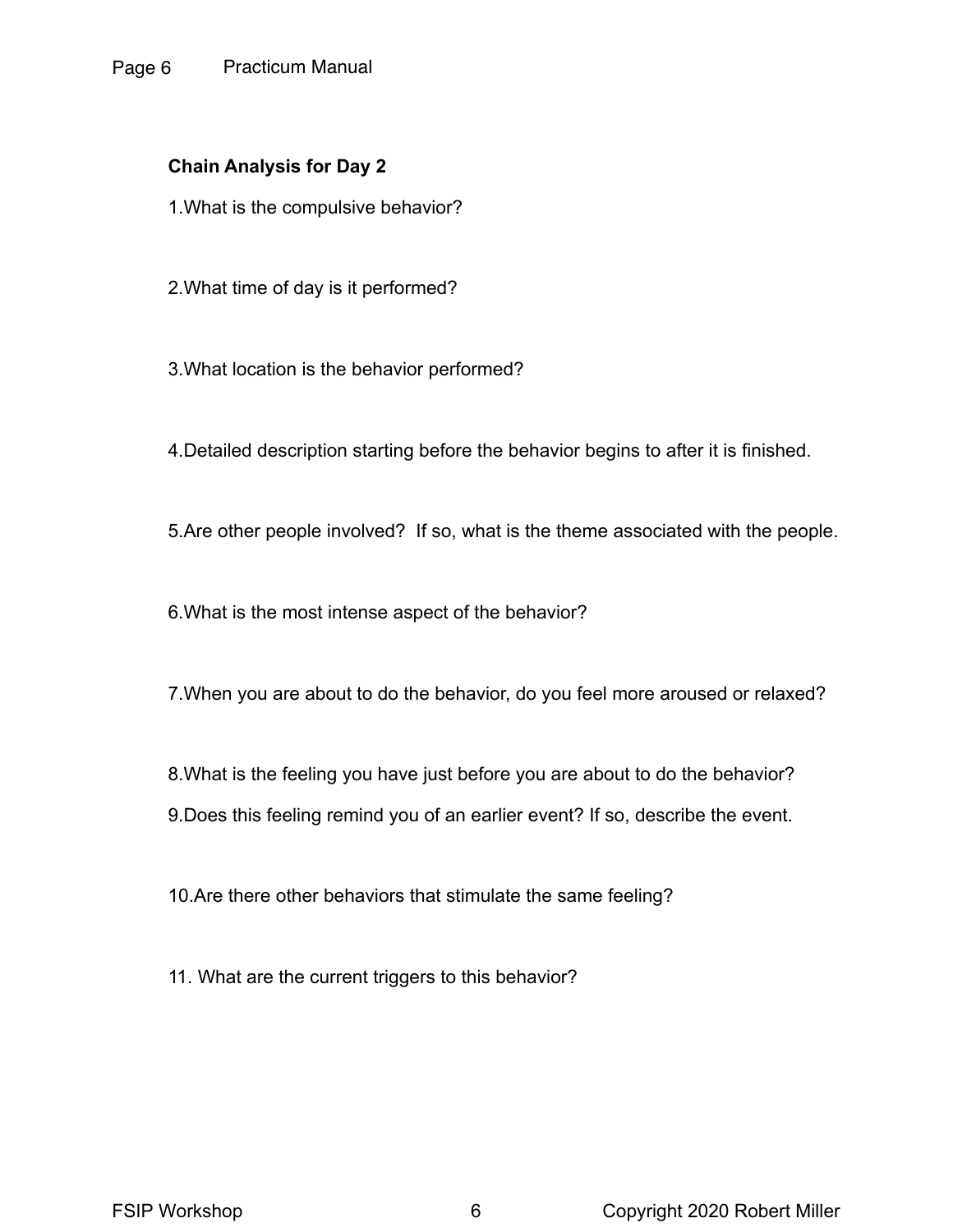#### **What to tell your client about the FSIP**

- 1. The Feeling-State Theory of Addiction states that addictions are caused by a fixated memory called a feeling-state (FS). The FS is created when a positive event is so intense that the memory of that event becomes fixated in the mind. Composed of the memory of the sensations, emotions, thoughts, and behavior of that event, the addiction is the result of the urges and cravings to do that behavior whenever the FS is triggered.
- 2. For example, a social gambler won a large hand playing poker. The experience of winning was so intense for him that a FS was created consisting of the feeling of excitement and the thought "I am a winner." From that point on, he became a compulsive gambler. Even though he lost over \$1,000,000 over 10 years, the fixated memory, the FS, did not change. He kept chasing that feeling of being a winner even though he had lost so much money.
- 3. (If the person uses an addictive drug) The major difference between behavioral addictions such as a gambling compulsion and substance addictions is that psychoactive drugs can create their own FS. For example, cocaine can produce an intense feeling of euphoria. The feeling of euphoria can be so strong that a FS is immediately created.
- 4. The Feeling-State Image Protocol, (FSiP) eliminates addictions by eliminating the FS. Once the FS is gone, there is nothing left to cause the urges and cravings of the addiction. Compulsive gamblers can gamble again, compulsive shoppers can shop, and sex addicts can have sex without triggering the previous addictive behavior

#### 5. **The Real Need is for the Healthy Desires, Not Destructive Desires**

Addictions are caused by the linkage between feelings and behavior. The feelings you are seeking through the addictive behavior are actually normal,healthy feelings that everyone wants. For example, a gambler may want to feel like a winner, or a smoker may want to feel connected with people. Whatever the underlying feeling is, it is a healthy, normal desire that has just become fixated with a behavior that has become destructive. The good news for treatment is that it appears that, once this feeling-state is broken, the person automatically begins to seek more appropriate ways to obtain what he desires. Learning new social skills or other developments may then become the necessary focus of therapy.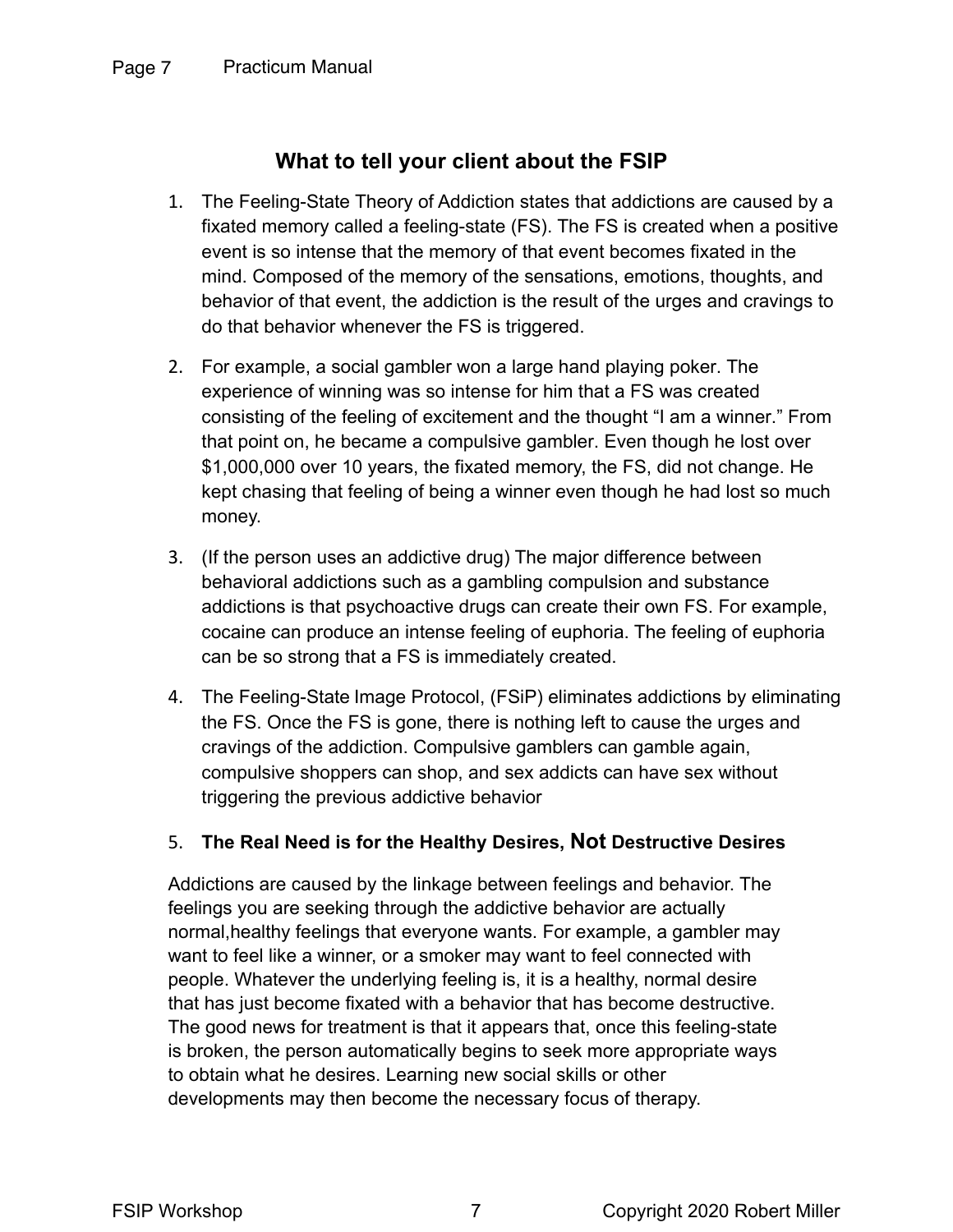#### **Tips for Eliciting Feeling-States**

Clients often have difficulty identifying specific feelings associated with an aspect of smoking. So it is useful to suggest different possible feelings in a querying kind of voice. "Did you feel a sense of belonging when you smoke with others?" "Do you feel that you are rewarding yourself by smoking after you work for a while?" "Does smoking make you feel like an adult?" These kinds of suggestions are often necessary. If you're not on target with the suggestions, the client's will usually let you know.

There are two feelings client's associate with smoking that are not be real ASFs: comfort and relaxation. One smoker found smoking a comfort because, when upset, smoking triggered the feeling of "I'm okay" which was the real FS that created the effect of comfort. The same is also true of relaxation. So when you ask the client what he/she feels when they're about to smoke, the answers may be about comfort and relaxation. To get beyond these sensations, the entire context of when and where the smoking is happening must be taken into account. For example, if the client feels comfort when smoking in the smoker's area, a good focus for questioning would be feelings of connection, bonding, or relationship. One client, for example, would go to different smoker locations until he found one where another person was smoking. Another client associated smoking while driving with freedom. So look at the entire context of what the person may be wanting to feel in that particular situation.

Other methods of identifying an ASF is using the Morphing Technique or using one the Fantasy Technique.

Morphing instruction: Allow your mind to change the memory any way it wants to.

Fantasy instruction: Allow your mind to make up whatever scenario matches

your feeling.

#### **Possible ASFs associated with FSs**

Freedom, Belonging, Connection, Reward, Bonding, I'm okay, Productive, approval, winning, competence, victory, joy, "I'm a man," I'm sophisticated, aliveness, high status, special, important, powerful, strong,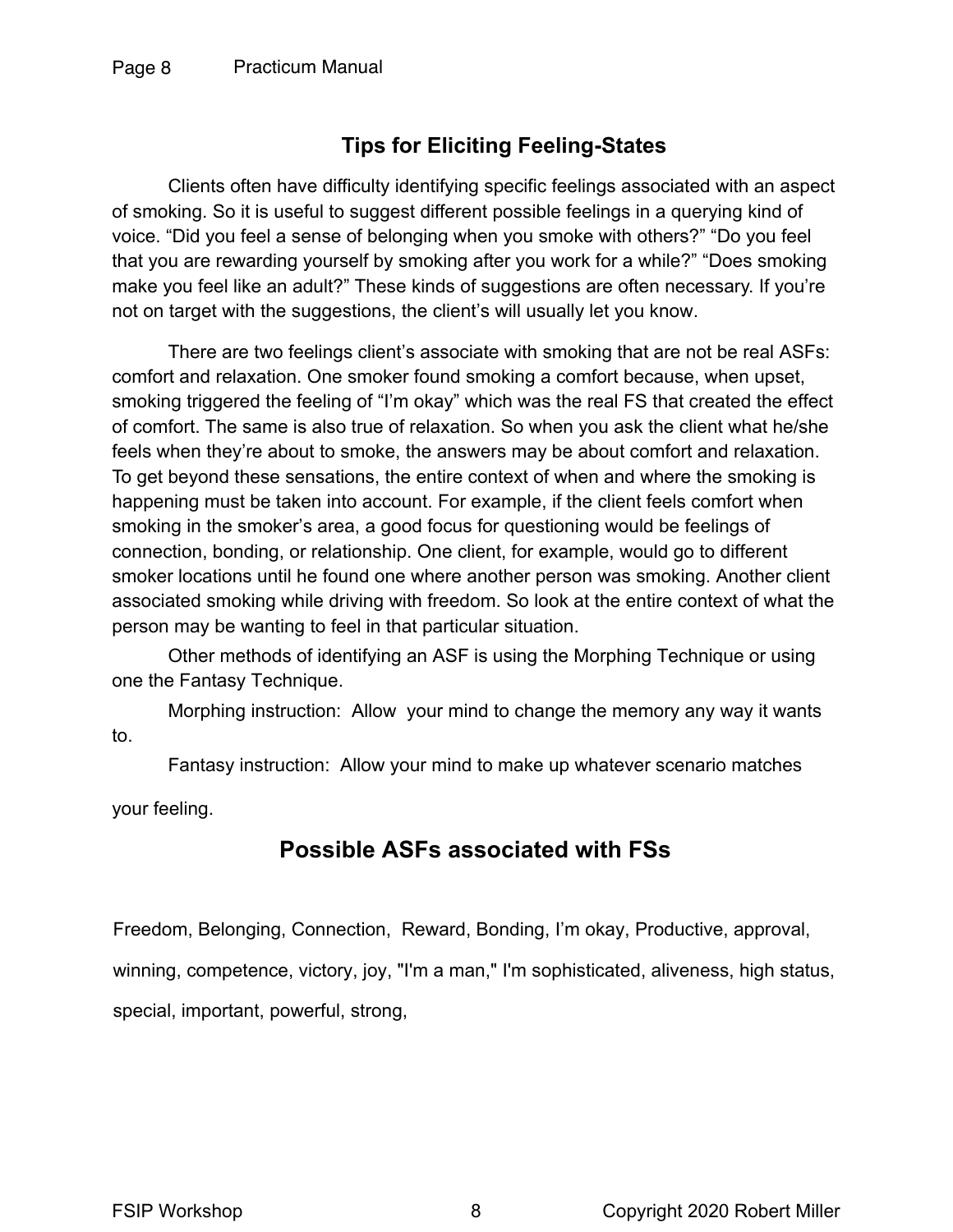#### **What to do when the client is stuck (the PFS does not change)**

There are three reasons for the PFS not to change. If the PFS does not change from the beginning, it is likely that the FS has not been correctly identified. In this case, stop the BLS and return to identifying the FS. If on the other hand, the PFS changes some and then stops changing, there are two additional possible reasons. The first is that there was more than one FS within the image the person is focusing on. In which case, stop the BLS and identify the other FS. The other is that the client is resisting because of anxiety about what he/she will do when no longer smoking. In this case, identify the source of the anxiety and develop a future template about what they can do instead of smoking. Process the template with BLS which should lower the anxiety level. Then return to processing the FS.

Another reason for anxiety is that the client remembers the experience of withdrawals when he/she quit smoking previously. At this point, it is important to reassure the client that you are not trying to get them to quit – that he/she does not have to quit and no one is going to make him/her quit. Reassuring the client that you are not trying to get him/ her to control the smoking behavior will prevent the client from suppressing of FS. A suppressed FS cannot be processed. So it is important to keep the client connected with the feelings linked with smoking.

Script: I understand that you've had previous bad experiences of quitting smoking. I am not trying to get you to quit. The goal of FSIP is that you will stop smoking when you are no longer interested in smoking. As long as you have the urge to smoke, then that just means that we haven't finished processing the FSs. Once the FSs are processed, you just won't be interested. So stopping or quitting smoking will not be an problem.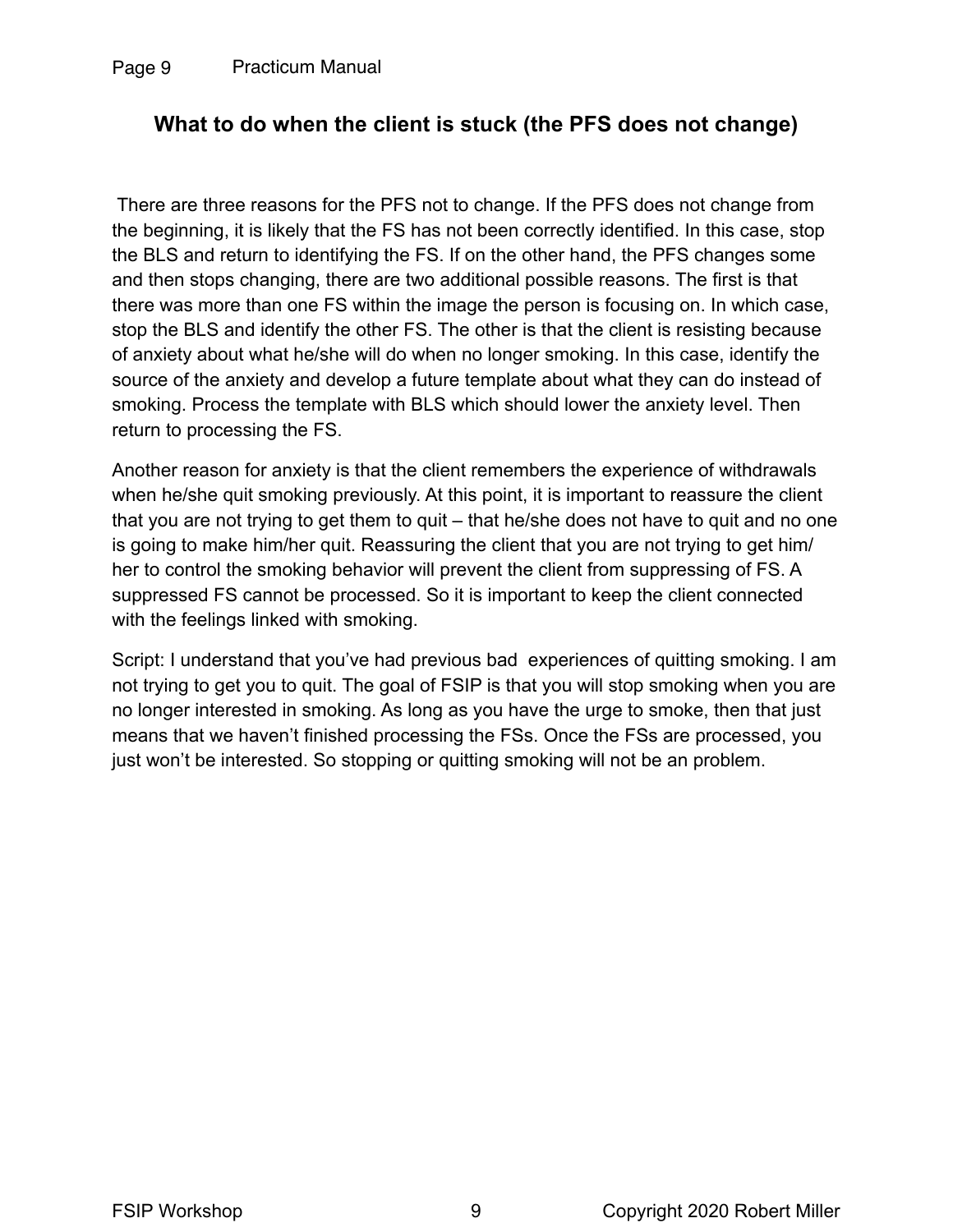# **Image Transformation Therapy**

# **Scripts for Therapists**

## **A Breakthrough in the Treatment of Trauma, OCD, Anxiety, and Depression**

**Fourth Edition 3rd Revision**

## **Robert M. Miller, PhD**

**ImTT Press Del Mar, CA**

Copyright 2019 by Robert Miller, PhD imaging the state of the state of the state of the state of the state of the state of the state of the state of the state of the state of the state of the state of the state of the stat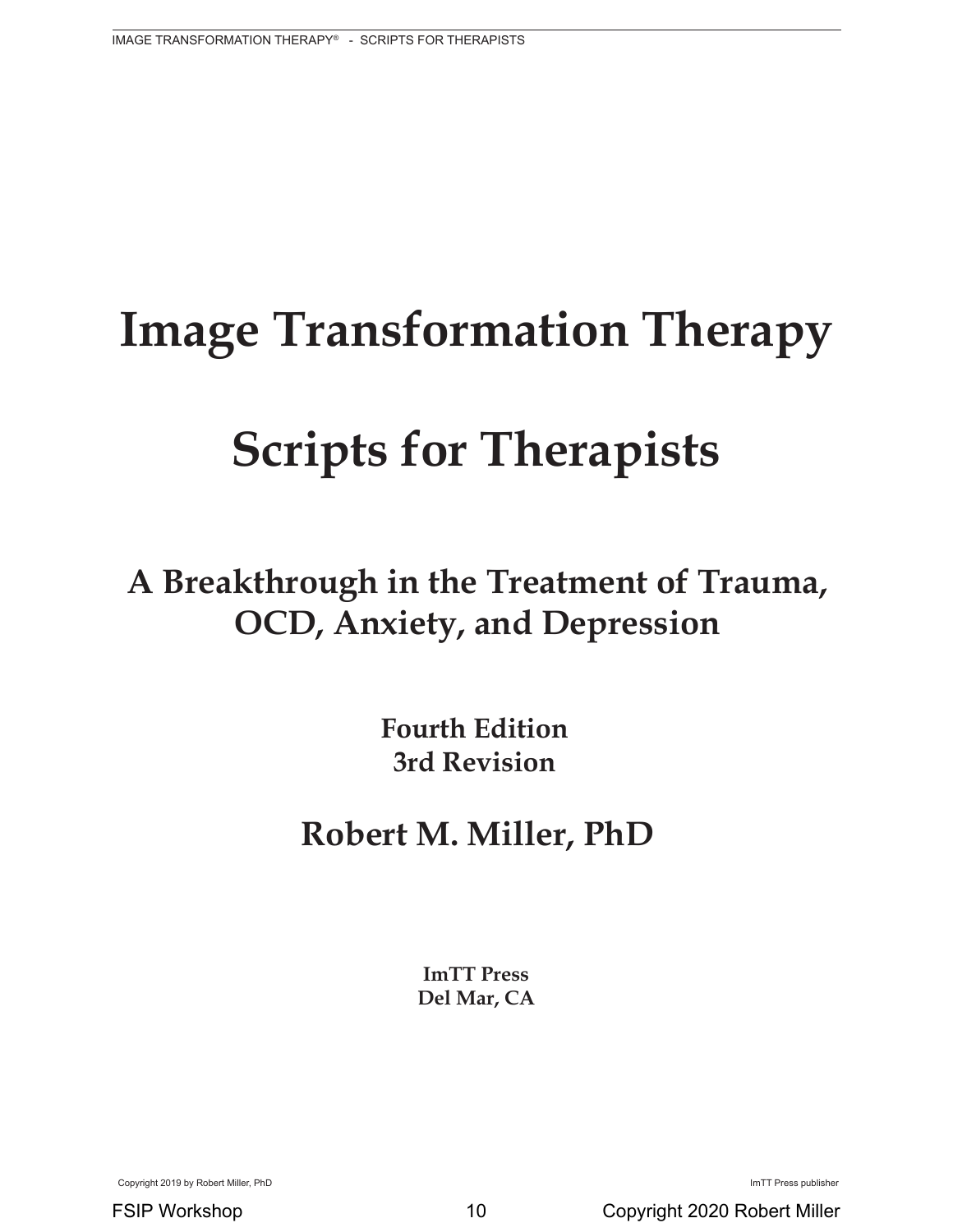# **Image/Feeling Protocol (IFP)**

The Image/Feeling Protocol (IFP) is used when the image is not energized by an embedded feeling (EF) such as pain, terror, guilt, or shame. These types of images include Feeling-State images, anticipatory images, and cultural images. In all of these images, the feelings are embedded in the image itself—not in a separate EF. This means that an EF does not need to be released using the F/SRP prior to deconstructing the image except in certain substance addiction situations as described in the *Feeling-State Protocols* book.

#### **Discussion of images that can be deconstructed with the IFP.**

**Anticipatory images:** Anticipatory images are images that are created by a person in anticipation of what might happen. On the other hand, images created as a result of trauma are created as a result of an event that did happen. This difference in how the images are created means that anticipated images are not created as a result of the same reactions as trauma-created images.

For example, shock and frozen reactions are psycho-physiological reactions that occur during an actual traumatic event. Since shock and frozen reactions are not present when an event is anticipated but has not occurred, these feelings are not embedded in the body. Rather, any feelings in an anticipated-event image are feelings that have been projected into the image itself. Since feelings in an anticipated event are embedded in the image and not the body, the feelings should be drained from the image itself.

**Feeling-State Images:** Feeling-State images are images resulting from a positive event. The intensity of the positive event creates a fixation between the behavior and the feeling. This means that the positive feeling is part of the image itself. For behavioral addictions, there is no separate EF apart from the image. Substance addictions may have an EF of a euphoric sensation.

Copyright 2019 by Robert Miller, PhD improvements and the state of the state of the state of the state of the state of the state of the state of the state of the state of the state of the state of the state of the state of **Cultural Images:** Cultural images are images of values promoted by the culture. For example, the images of what it means to be a man or a woman are cultural images. The cultural images are accepted by the person and each image is energized by the person's belief in that image. Often the feelings in cultural images are less intense and more subtle than in images resulting from intense positive or negative events. For example, the image of being a man may have the feeling of pride embedded in the image. Because the feeling is embedded in the image, the IFP can be used to deconstruct it.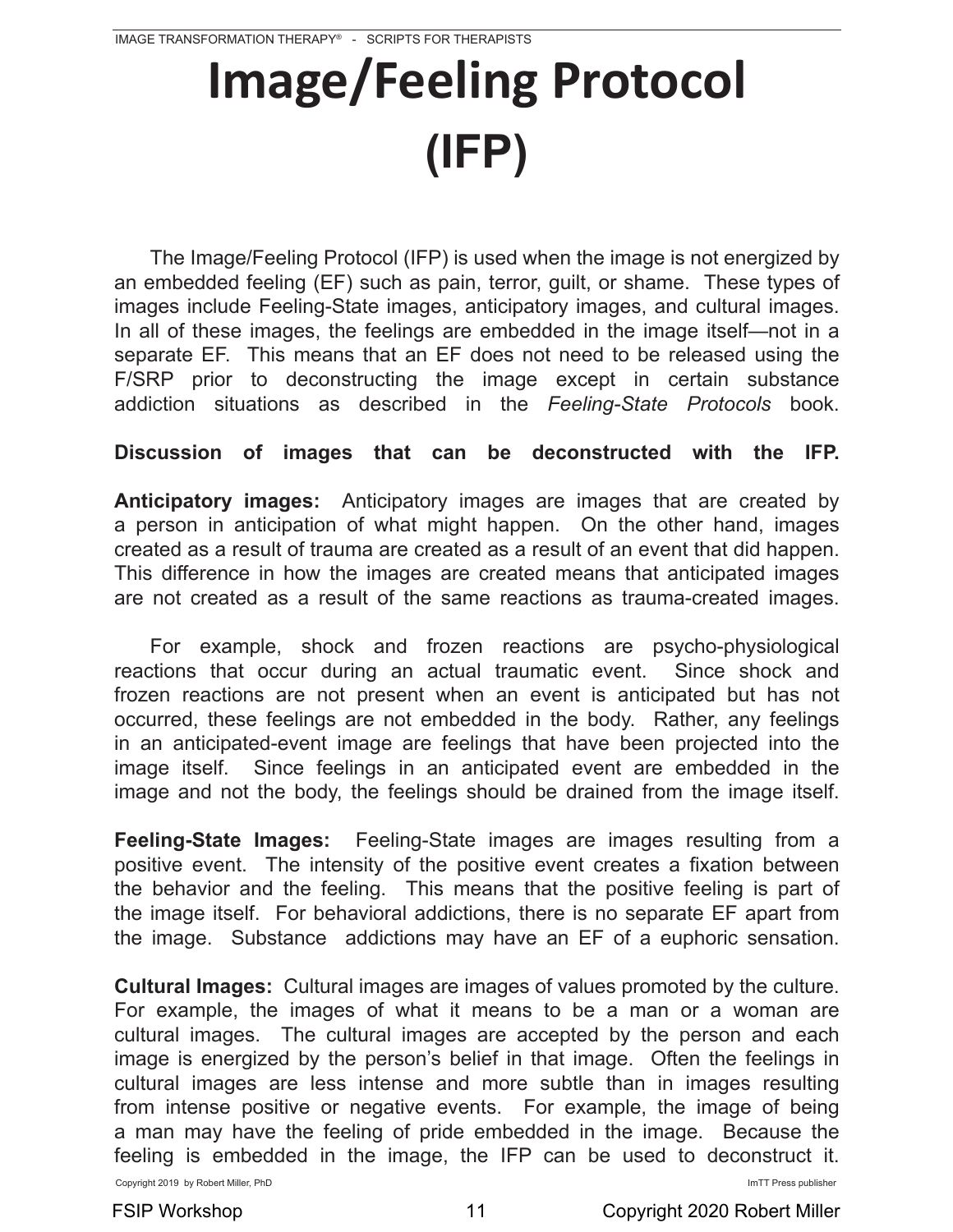**Traumatic Images:** When traumatic images contain images of people who are hurting the client or hurting someone else within the image, the IFP should be used to deconstruct the negative attitudes of those people in the image toward the client or toward the other people in the image. Only performing the IDP will leave the attitudes unprocessed.

#### **Feelings that are reactions to the image:**

Distinguishing between a feeling that is embedded in the image and a feeling that is a reaction to the image is important. For example, a woman may have a cultural image that a woman should submit to a man. Her likely reaction of anger or disgust is a reaction to the image, not a feeling embedded in the image. Once the image has been deconstructed, the reaction to the image will also be gone.

This distinction can usually be easily made by first noticing that the feeling the person is identifying is not congruent with the image. Also, the person will usually be able to distinguish between the two possibilities when asked if their feeling is embedded in the image or a reaction to the image.

### **Overview of the lmage/Feeling Protocol**

1. If the image was created as a result of a prior traumatic event, process that event-image first.

- 2. Identify the image.
- 3. Identify the feeling that is embedded in the image.
- 4. Identify the color of the feeling embedded in the image.
- 5. Drain the color out of the image.
- 6. Deconstruct the image.
- 7. Re-image the image.
- 8. Repeat steps 2 6 until the image cannot be re-imaged.
- 9. Release the pixel-particles of the image from the body as performed in

the Image De-Construction Protocol.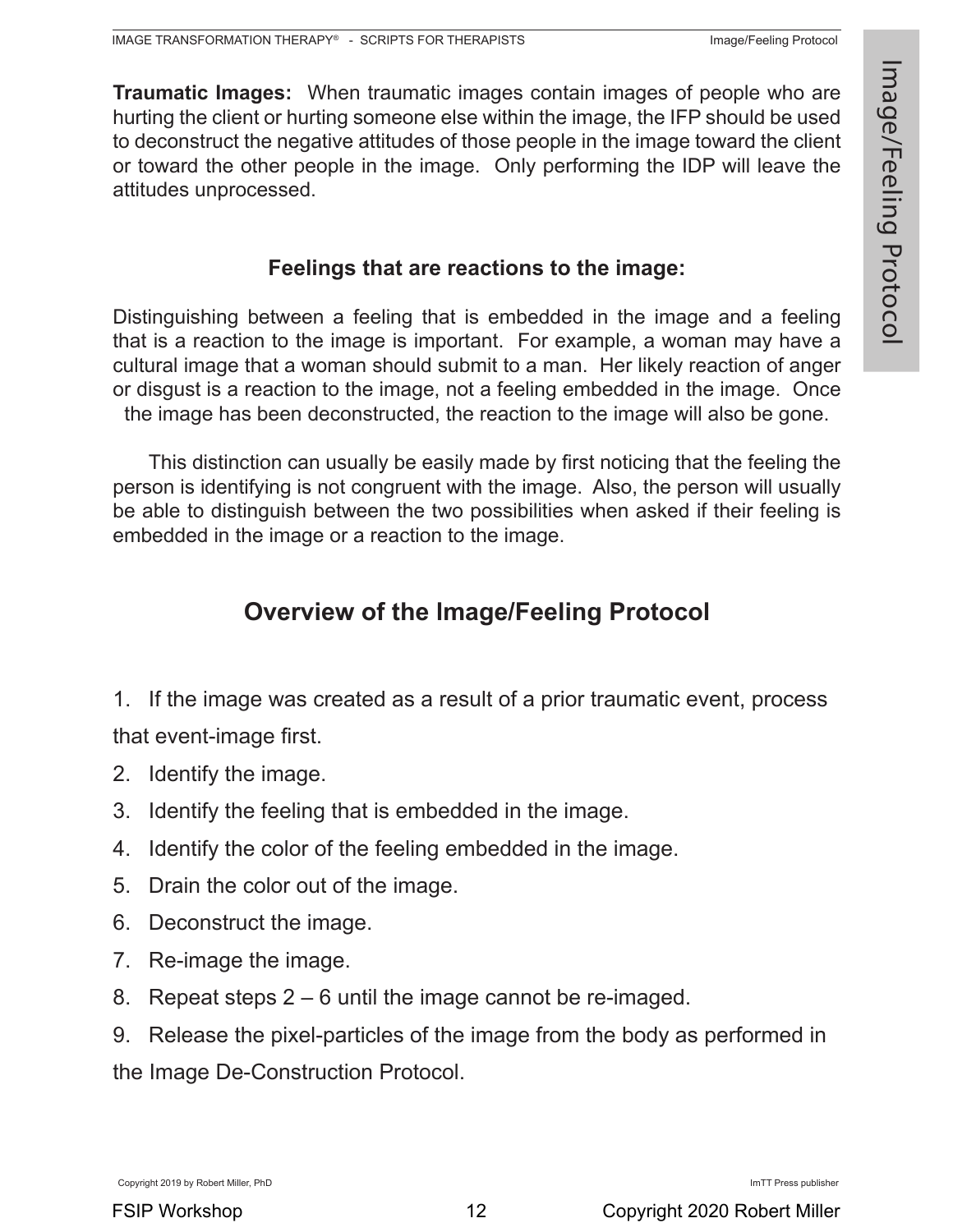#### **Script for Releasing an Image/Feeling**

*We've now processed the memory of the event. But we may not be finished.*  What we tend to do is imagine what will happen in the future by accessing *memories of what has happened in the past, and when we access past memories to help us imagine the future, we actually create new images. So now we also have to process the image our imagination created. Does that make sense to you?*

- *1. Okay, so what do you think or feel is going to happen?* [Client describes the anticipated image]
- *2. What is the feeling that is embedded in that image? Not what your reaction to the image is but what the feeling is that is in the image?*
- *3. What color is the feeling?* [Client identifies the color.]
- *4. Now I want you to imagine that the* [name that color] *is dripping* [or flowing, whatever word might best describe that process for that client] *out of the image and falling to the floor and being absorbed into the earth.* [Client indicates when this is completed.]
- *5. Now visualize the image as being composed of tiny, tiny particles like pixels on a TV screen.* [Client indicates when this is done.]
- *6. Now we are going to deconstruct the image. You can deconstruct the image by dropping the particles to the ground, by using a hammer to break up the image, by washing the image away, or by using any other method that works for you. Pick a method you like and deconstruct the image. Tell me when you're finished.* [Client indicates when this is done.]
- *7. Now re-image it again, and tell me how it looks. Is the image as vivid as it was? Is it starting to blur, fall apart, or change in some way?* [Client describes the image.]
- *8.* [Continue with steps 2 -7 until the image cannot be re-created.]
- *9.* [Once the image cannot be re-created, release the pixel-particles of the image from the body. Allow about 3 breaths per part of the body, although more time can be given as needed.]
- *10. Breathe into the center of your brain and see the tiny pixel-particles flow out the middle of your forehead.*
- *11. Breathe into the center of your brain and see the tiny pixel-particles flow out your eyes.*
- *12. Breathe into your chest and see the tiny pixel-particles flow down your arms and out the palms of your upraised hands.*
- Copyright 2019 by Robert Miller, PhD improvements and the state of the state of the state of the state of the state of the state of the state of the state of the state of the state of the state of the state of the state of *13. See your spine as being composed of guitar strings that go from the bottom of your spine to the top of your head. Breathe into the guitar strings and, as you breathe out, release the tension on the guitar strings and see the tiny pixel-particles radiate out in all directions as you release the tension on the lower guitar strings.*

FSIP Workshop 13 Copyright 2020 Robert Miller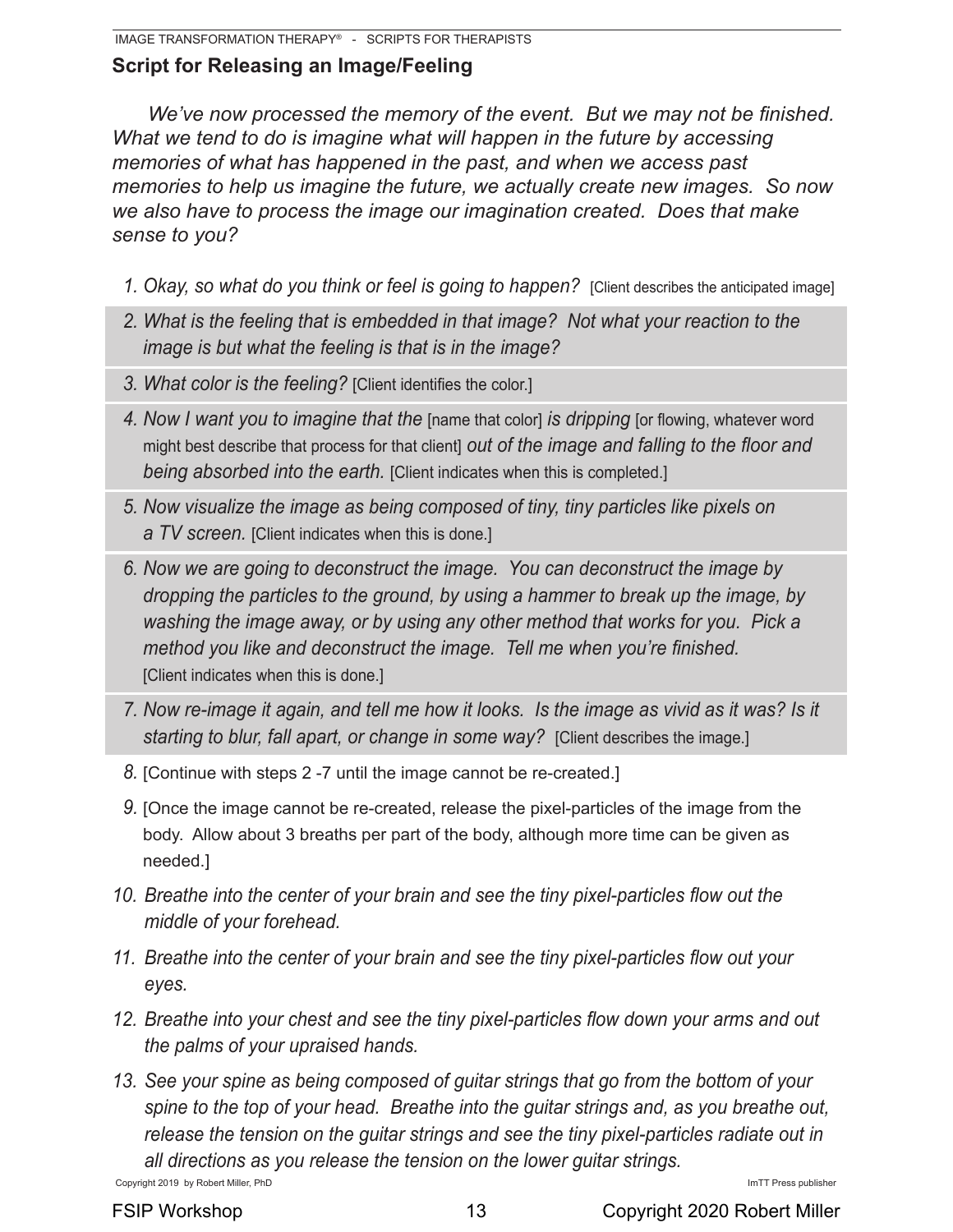- *14. See the tiny pixel-particles radiate out in all directions as you release the tension on the middle guitar strings.*
- *15. See the tiny pixel-particles radiate out in all directions as you release the tension on the upper guitar strings.*
- *16. See a spot 12 inches beneath your seat, in line with your spine…12 inches beneath your seat, in line with your spine. Breathe into that spot and see the tiny pixel-particles release and flow away from that spot. See the tiny pixel-particles releasing and flowing away from that spot.*
- *17. Breathe into your abdomen and see the tiny pixel-particles flow out your navel area.*
- *18. Breathe into your abdomen and see the tiny pixel-particles flow down your legs and out the bottoms of your feet.*
- *19. See a spot 6 inches below your feet, between your feet…breathe into that spot… and see the tiny pixel-particles drain down your body, go through the spot, and be absorbed into the earth…see the tiny pixel-particles drain down your body, go through that spot, and be absorbed…absorbed…absorbed into the earth.*
- *20. Place your feet flat against the floor. See a six-inch sphere 18 inches beneath your feet. Breathe into the sphere…breathe into the sphere and see the tiny pixel-particles release from the sphere…see the tiny, tiny pixel-particles releasing from the sphere.*
- *21. Breathe into your diaphragm...breathe into your diaphragm and release the tiny, tiny pixel-particles out your diaphragm...releasing the tiny pixel-particles out of your diaphragm.*
- *22. Breathe into your heart...breathe into your heart and release the tiny pixel-particles out your heart...releasing the tiny pixel-particles out of your heart.*
- *23. Breathe into the depths of your heart…breathe into the deep, deep depths of your heart, and release the tiny, tiny pixel-particles from the deep depths of your heart... releasing the tiny pixel-particles from the deep depths of your heart.*
- *24. Breathe into your throat…breathe into your throat and release the tiny pixel-particles out your throat…releasing the tiny pixel-particles out of your throat.*
- *25. Breathe into your voice…breathe into the depths of your voice and release the tiny pixel-particles from your voice…releasing the tiny pixel-particles from the deep depths of your voice.*
- *26. Breathe into the right side of your brain...breathe into the right side of your brain and release the tiny, tiny pixel-particles out the right side of your brain...releasing the tiny pixel-particles out the right side of your brain.*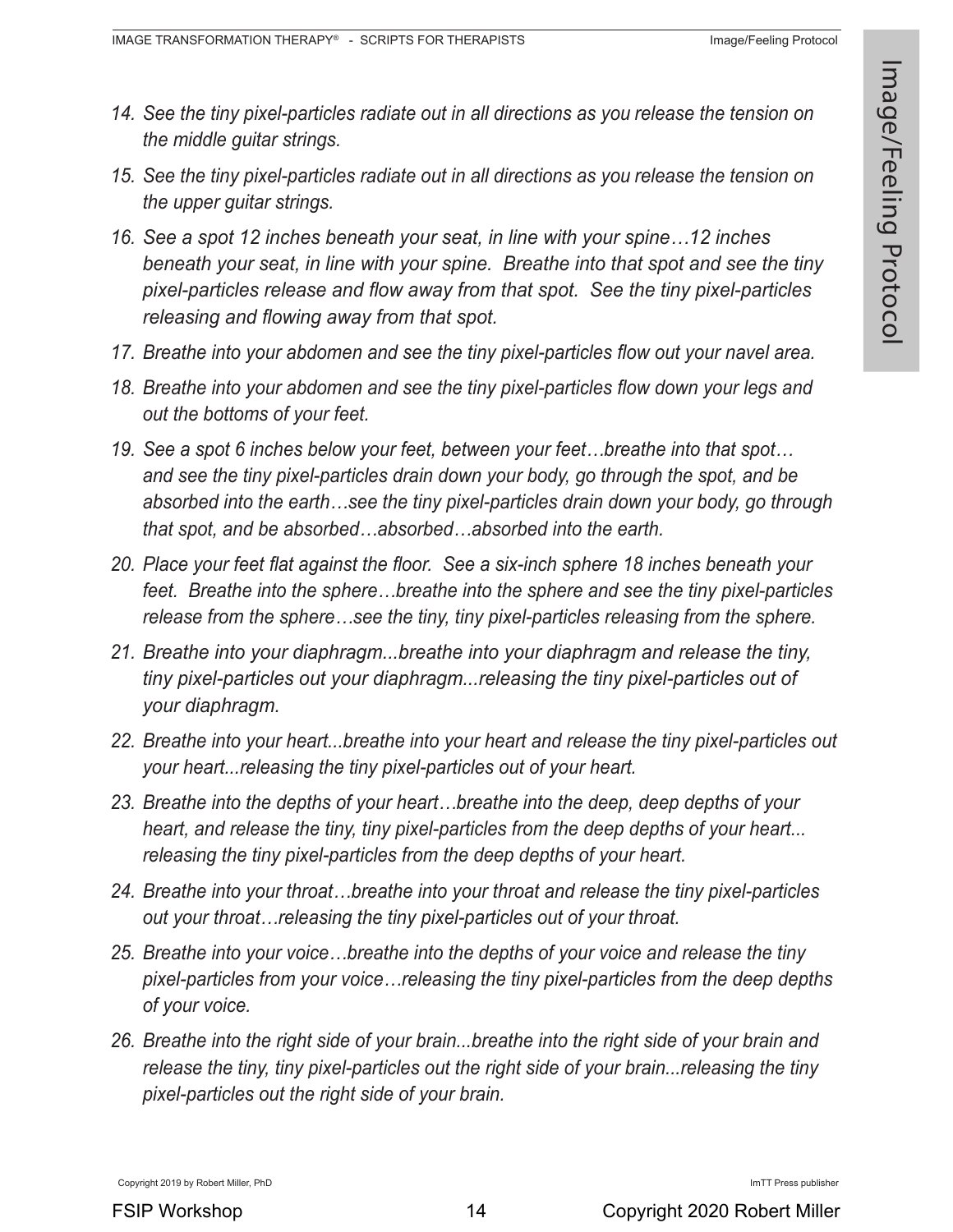- *27. Breathe into the left side of your brain...breathe into the left side of your brain and release the tiny, tiny pixel-particles out the left side of your brain...releasing the tiny pixel-particles out the left side of your brain.*
- *28. Breathe into the front of your brain...breathe into the front of your brain and release the tiny, tiny pixel-particles out the front of your brain...releasing the tiny pixel-particles out the front of your brain.*
- *29. Breathe into the back of your brain...breathe into the back of your brain and release the tiny, tiny pixel-particles out the back of your brain...releasing the tiny pixel-particles out the back of your brain.*
- *30. Breathe into the center of your brain…breathe into the center of your brain and see the tiny, tiny pixel-particles, releasing, radiating out in all directions from the center of your brain...see the tiny pixel-particles, releasing, radiating out in all directions from the center of your brain.*
- *31. Breathe into your mind…breathe into the deep depths of your mind and release the tiny pixel-particles from your mind…releasing the tiny pixel-particles from the deep depths of your mind.*
- *32. Breathe into the core of your self...breathe into what you think of as the core of your self and release the tiny pixel-particles from the core of your self…releasing the tiny pixel-particles from the core of your self.*
- *33. Imagine that you are about to yawn. Imagine that you are yawning a deep, wide yawn. As you yawn, see the tiny pixel-particles release from the core of your self...as you feel the yawn throughout your whole body...as you feel the yawn throughout your whole body, see the tiny pixel-particles releasing from the core of your self.*
- *34. Scan your body to see if there are any particles remaining in your body. If there are, breathe into that part of your body and then breathe the tiny pixel-particles out the pores of your skin in that area.*
- *35. Let's reevaluate the image. What is your reaction to the image now?* [There should be some change in attitude toward the image even if some charge remains.]
- *36.* [If the reaction is intensely charged, reevaluate the situation. There may be another feeling related to the image.]

When there are multiple feelings related to an image or a memory, the image may become less charged or altered in some way without being completely eliminated. This incomplete processing may not be noticed until the next session. If so, reevaluate the image for additional feelings that continue to energize the image.

Copyright 2019 by Robert Miller, PhD improvements and the control of the control of the control of the control of the control of the control of the control of the control of the control of the control of the control of the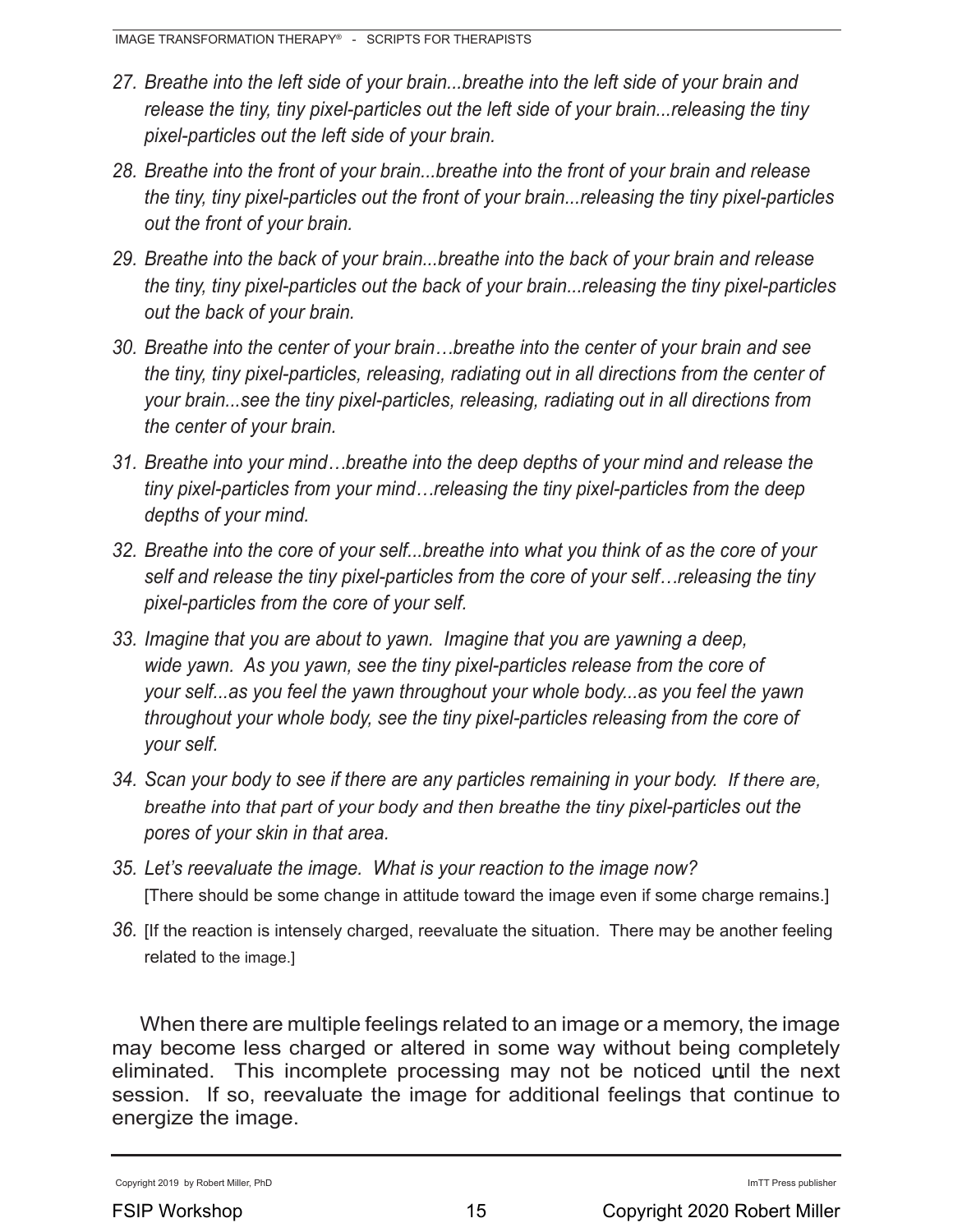## **The Morphing Technique**

Morphing the image:

 ASFs can sometimes be identified by allowing the mind to "morph" or change the image of the behavior.

Script:   "*What I want you to do now is to allow your mind to change the image into anything it wants to. Just let your mind change the image*."

Example:   A woman had a memory of buying and eating candy as a child. When asked to allow her mind to morph the image, the image changed into a bird flying. This shift in image allowed her to identify the feeling of "freedom" that she had associated with the behavior of eating candy.

Choose an image from a memory or dream that likely has an underlying psychological dynamic. Allow your mind to change it to anything it wants to change that image to.

What is the image?

What are the different images that your mind created?

What is the psychological meaning of the original image?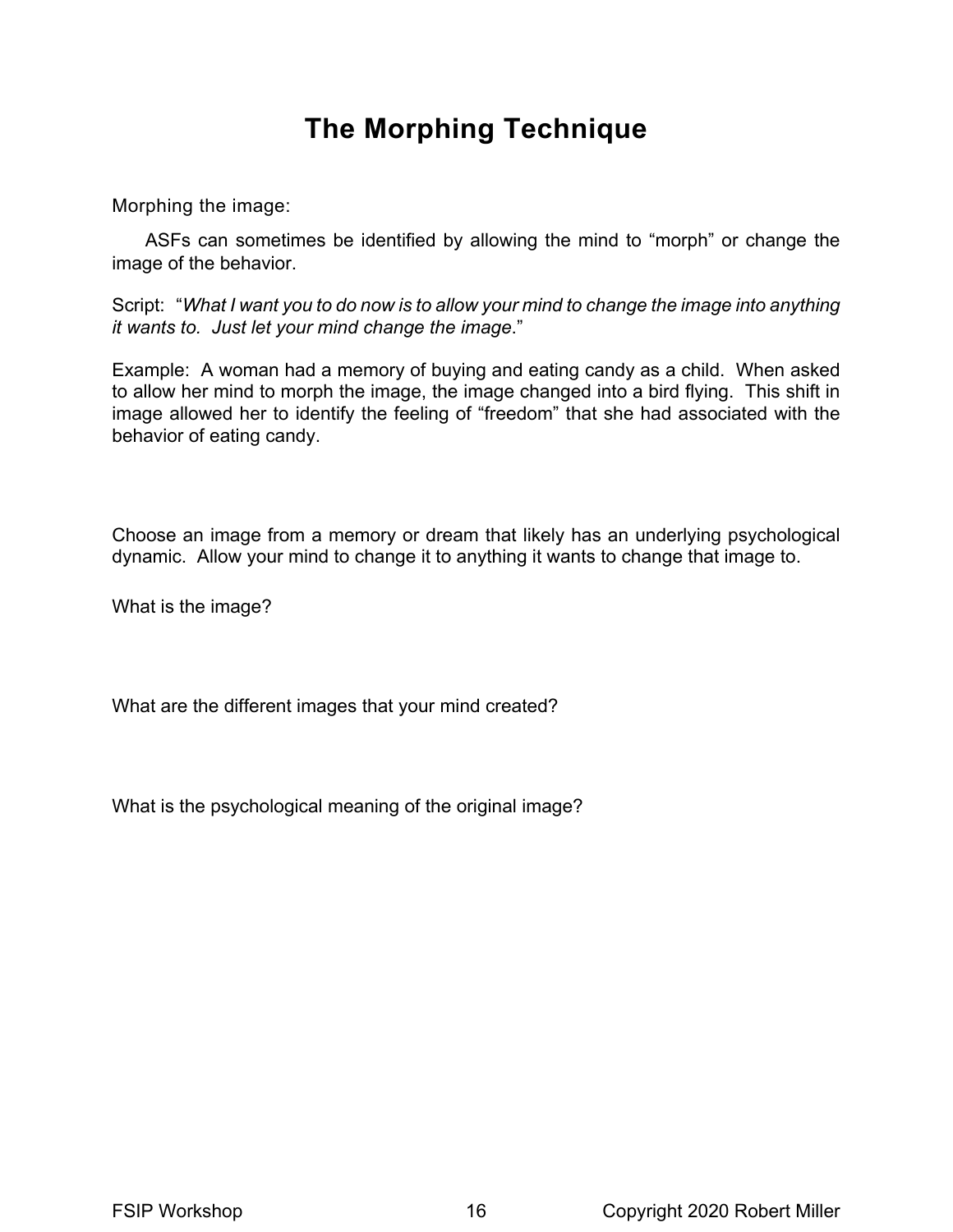## **Black Tar Practicum**

Sometimes the colors or particles can be very sticky or hard to remove. Think of this as not a psychological issue but a physical one: How would you normally physically remove something that is hard or sticky? Dissolve with a solvent? Pry it loose? Vibrate it off? Try different approaches until the substance will release.

When the substance is very heavy or gooey, remove the substance from the nearest exit. Don't try to move it through the body.

Practicum:

Scan your body for a very heavy or sticky type of energy or particles or sensation. Remove it by creatively finding an approach that will work.

How does your body feel afterward?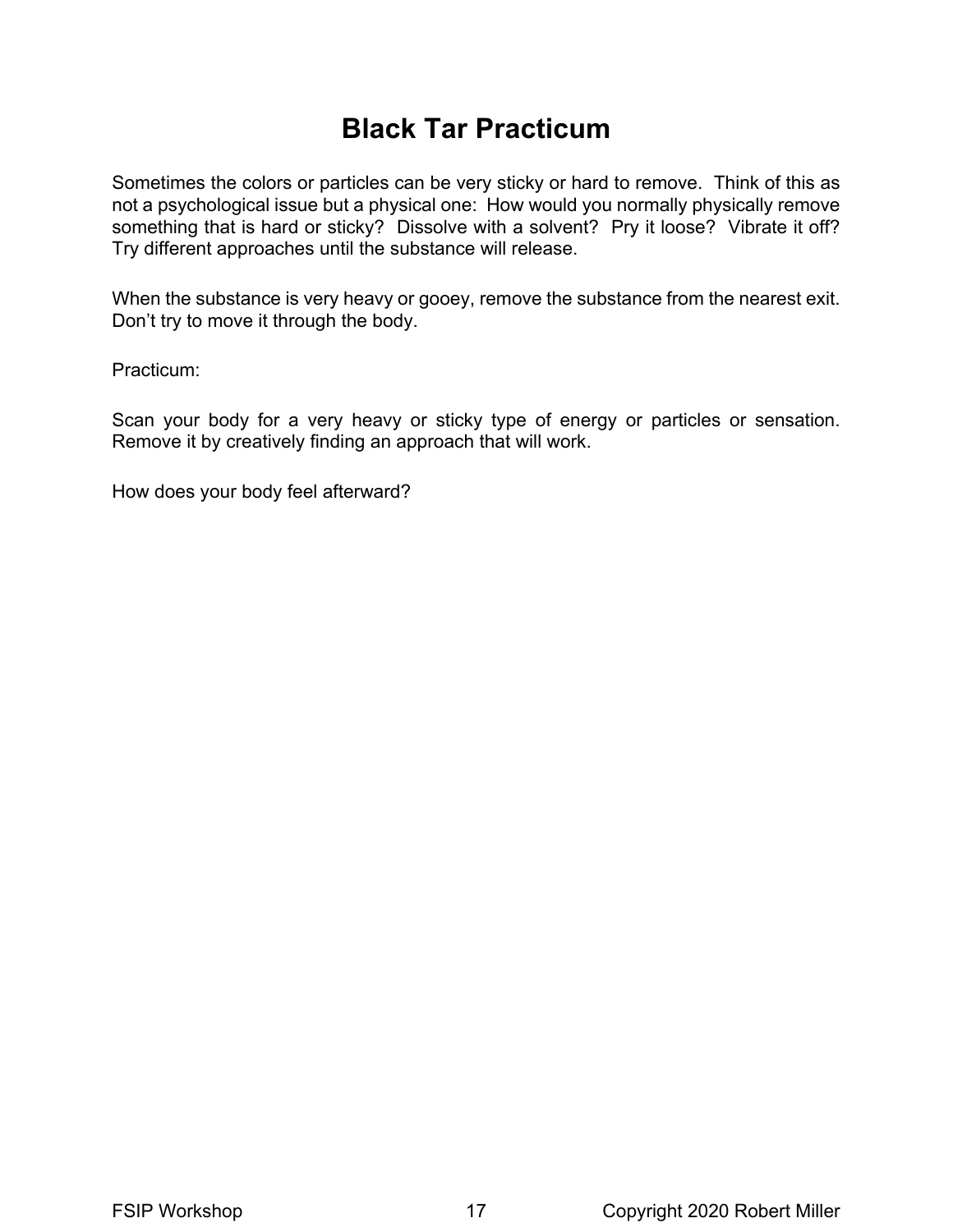| Notes |
|-------|
|       |
|       |
|       |
|       |
|       |
|       |
|       |
|       |
|       |
|       |
|       |
|       |
|       |
|       |
|       |
|       |
|       |
|       |
|       |
|       |
|       |
|       |
|       |
|       |
|       |
|       |
|       |
|       |
|       |
|       |
|       |
|       |
|       |
|       |
|       |
| -     |
|       |
|       |